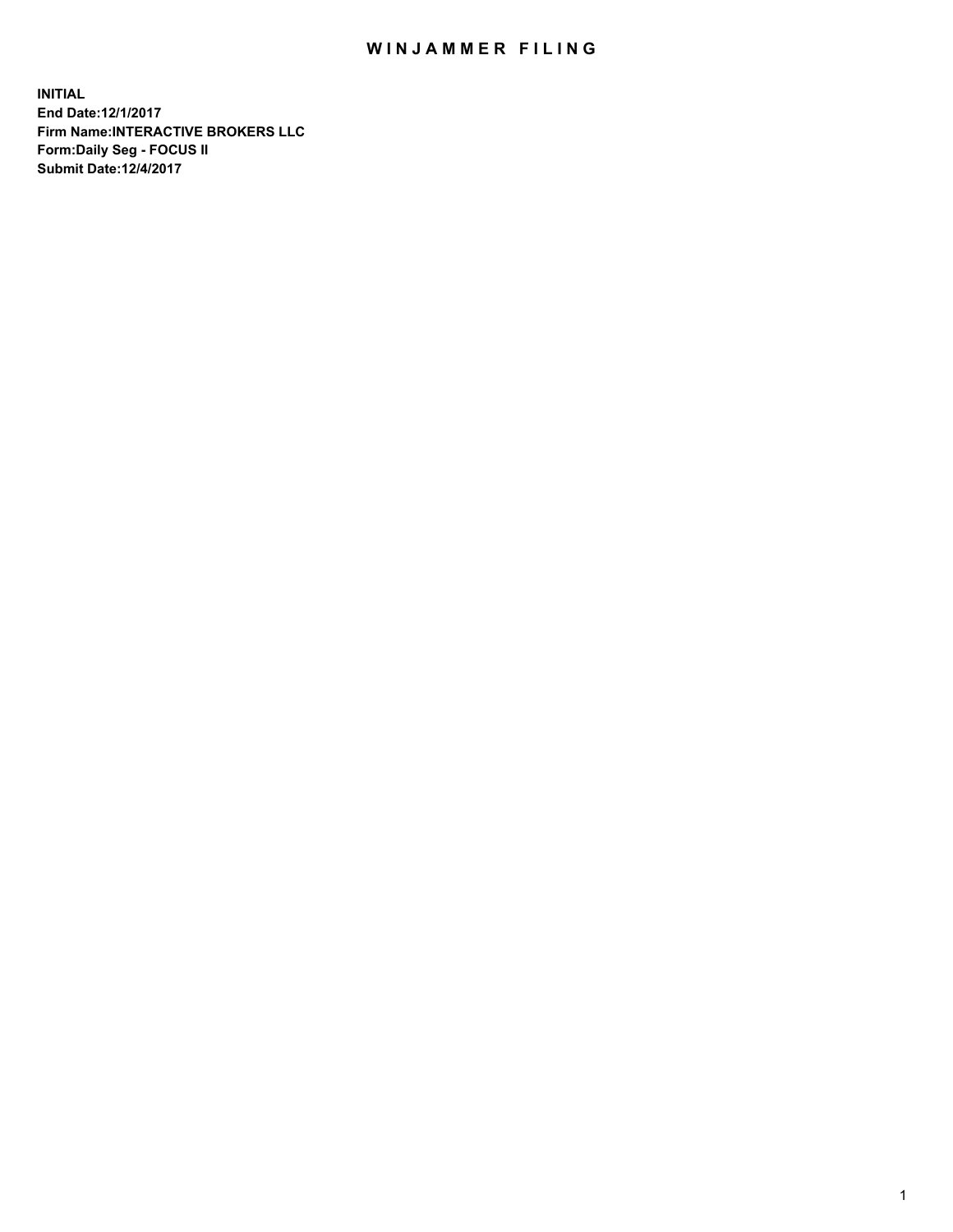## **INITIAL End Date:12/1/2017 Firm Name:INTERACTIVE BROKERS LLC Form:Daily Seg - FOCUS II Submit Date:12/4/2017 Daily Segregation - Cover Page**

| Name of Company<br><b>Contact Name</b><br><b>Contact Phone Number</b><br><b>Contact Email Address</b>                                                                                                                                                                                                                          | <b>INTERACTIVE BROKERS LLC</b><br><b>James Menicucci</b><br>203-618-8085<br>jmenicucci@interactivebrokers.c<br>om |
|--------------------------------------------------------------------------------------------------------------------------------------------------------------------------------------------------------------------------------------------------------------------------------------------------------------------------------|-------------------------------------------------------------------------------------------------------------------|
| FCM's Customer Segregated Funds Residual Interest Target (choose one):<br>a. Minimum dollar amount: ; or<br>b. Minimum percentage of customer segregated funds required:%; or<br>c. Dollar amount range between: and; or<br>d. Percentage range of customer segregated funds required between:% and%.                          | $\overline{\mathbf{0}}$<br>0<br>155,000,000 245,000,000<br>0 <sub>0</sub>                                         |
| FCM's Customer Secured Amount Funds Residual Interest Target (choose one):<br>a. Minimum dollar amount: ; or<br>b. Minimum percentage of customer secured funds required:%; or<br>c. Dollar amount range between: and; or<br>d. Percentage range of customer secured funds required between: % and %.                          | $\overline{\mathbf{0}}$<br>0<br>80,000,000 120,000,000<br>0 <sub>0</sub>                                          |
| FCM's Cleared Swaps Customer Collateral Residual Interest Target (choose one):<br>a. Minimum dollar amount: ; or<br>b. Minimum percentage of cleared swaps customer collateral required:% ; or<br>c. Dollar amount range between: and; or<br>d. Percentage range of cleared swaps customer collateral required between:% and%. | $\overline{\mathbf{0}}$<br>$\overline{\mathbf{0}}$<br>0 <sub>0</sub><br><u>00</u>                                 |

Attach supporting documents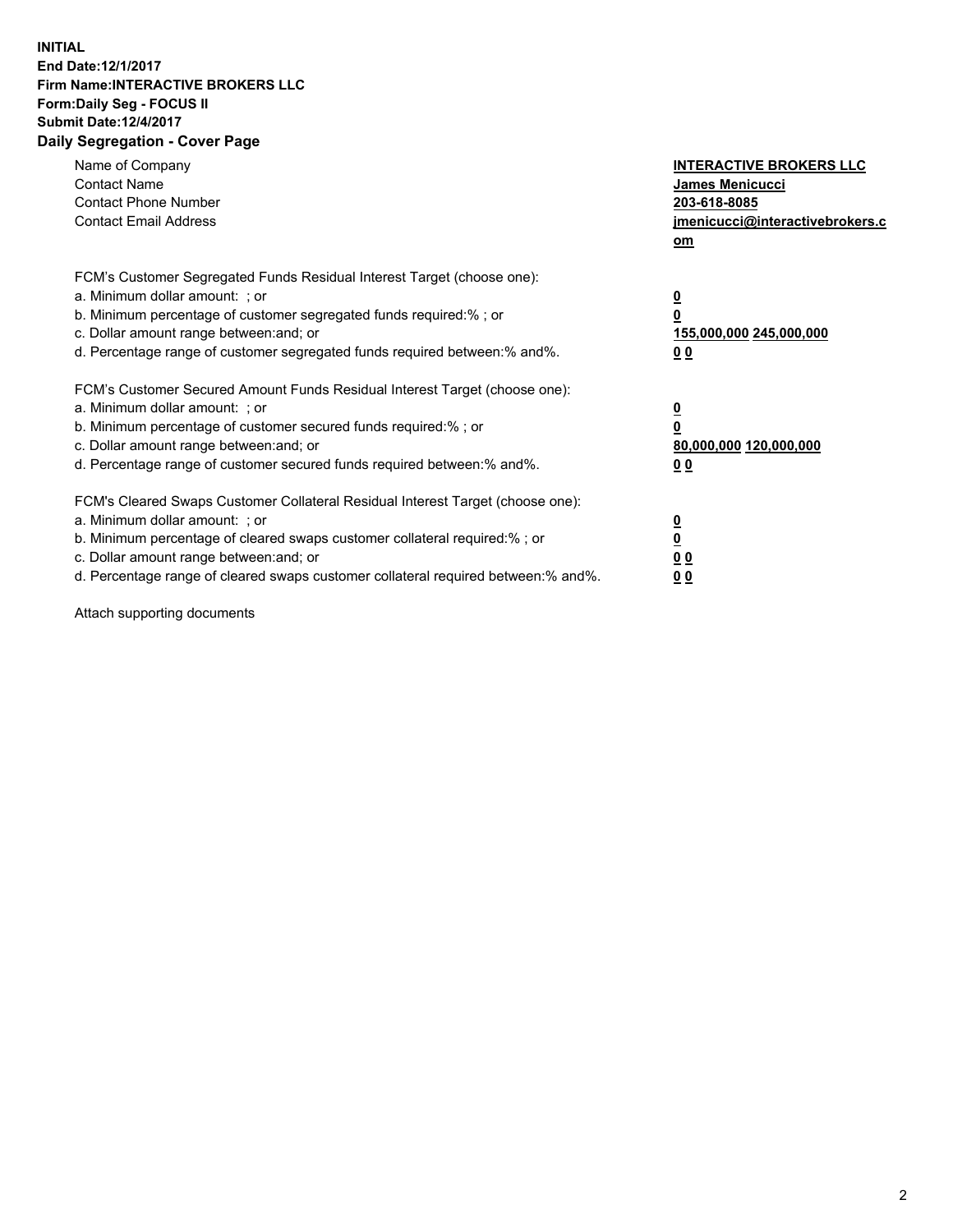## **INITIAL End Date:12/1/2017 Firm Name:INTERACTIVE BROKERS LLC Form:Daily Seg - FOCUS II Submit Date:12/4/2017 Daily Segregation - Secured Amounts**

|     | Dany Oogrogaach - Ocearea Amoanta                                                                          |                                   |
|-----|------------------------------------------------------------------------------------------------------------|-----------------------------------|
|     | Foreign Futures and Foreign Options Secured Amounts                                                        |                                   |
|     | Amount required to be set aside pursuant to law, rule or regulation of a foreign                           | $0$ [7305]                        |
|     | government or a rule of a self-regulatory organization authorized thereunder                               |                                   |
| 1.  | Net ledger balance - Foreign Futures and Foreign Option Trading - All Customers                            |                                   |
|     | A. Cash                                                                                                    | 450,584,977 [7315]                |
|     | B. Securities (at market)                                                                                  | $0$ [7317]                        |
| 2.  | Net unrealized profit (loss) in open futures contracts traded on a foreign board of trade                  | 1,671,735 [7325]                  |
| 3.  | Exchange traded options                                                                                    |                                   |
|     | a. Market value of open option contracts purchased on a foreign board of trade                             | <b>9,969</b> [7335]               |
|     | b. Market value of open contracts granted (sold) on a foreign board of trade                               | -76,528 [7337]                    |
| 4.  | Net equity (deficit) (add lines 1.2. and 3.)                                                               | 452,190,153 [7345]                |
| 5.  | Account liquidating to a deficit and account with a debit balances - gross amount                          | 30,290 [7351]                     |
|     | Less: amount offset by customer owned securities                                                           | 0 [7352] 30,290 [7354]            |
| 6.  | Amount required to be set aside as the secured amount - Net Liquidating Equity                             | 452,220,443 [7355]                |
|     | Method (add lines 4 and 5)                                                                                 |                                   |
| 7.  | Greater of amount required to be set aside pursuant to foreign jurisdiction (above) or line                | 452,220,443 [7360]                |
|     | 6.                                                                                                         |                                   |
|     | FUNDS DEPOSITED IN SEPARATE REGULATION 30.7 ACCOUNTS                                                       |                                   |
| 1.  | Cash in banks                                                                                              |                                   |
|     | A. Banks located in the United States                                                                      | 15,274,359 [7500]                 |
|     | B. Other banks qualified under Regulation 30.7                                                             | 0 [7520] 15,274,359 [7530]        |
| 2.  | Securities                                                                                                 |                                   |
|     | A. In safekeeping with banks located in the United States                                                  | 439,612,345 [7540]                |
|     | B. In safekeeping with other banks qualified under Regulation 30.7                                         | 0 [7560] 439,612,345 [7570]       |
| 3.  | Equities with registered futures commission merchants                                                      |                                   |
|     | A. Cash                                                                                                    | $0$ [7580]                        |
|     | <b>B.</b> Securities                                                                                       | $0$ [7590]                        |
|     | C. Unrealized gain (loss) on open futures contracts                                                        | $0$ [7600]                        |
|     | D. Value of long option contracts                                                                          | $0$ [7610]                        |
|     | E. Value of short option contracts                                                                         | 0 [7615] 0 [7620]                 |
| 4.  | Amounts held by clearing organizations of foreign boards of trade                                          |                                   |
|     | A. Cash                                                                                                    | $0$ [7640]                        |
|     | <b>B.</b> Securities                                                                                       | $0$ [7650]                        |
|     | C. Amount due to (from) clearing organization - daily variation                                            | $0$ [7660]                        |
|     | D. Value of long option contracts                                                                          | $0$ [7670]                        |
|     | E. Value of short option contracts                                                                         | 0 [7675] 0 [7680]                 |
| 5.  | Amounts held by members of foreign boards of trade                                                         |                                   |
|     | A. Cash                                                                                                    | 127,043,754 [7700]                |
|     | <b>B.</b> Securities                                                                                       | $0$ [7710]                        |
|     | C. Unrealized gain (loss) on open futures contracts                                                        | -8,117,309 [7720]                 |
|     | D. Value of long option contracts                                                                          | 9,969 [7730]                      |
|     | E. Value of short option contracts                                                                         | -76,528 [7735] 118,859,886 [7740] |
| 6.  | Amounts with other depositories designated by a foreign board of trade                                     | $0$ [7760]                        |
| 7.  | Segregated funds on hand                                                                                   | $0$ [7765]                        |
| 8.  | Total funds in separate section 30.7 accounts                                                              | 573,746,590 [7770]                |
| 9.  | Excess (deficiency) Set Aside for Secured Amount (subtract line 7 Secured Statement<br>Page 1 from Line 8) | 121,526,147 [7380]                |
| 10. | Management Target Amount for Excess funds in separate section 30.7 accounts                                | 80,000,000 [7780]                 |
| 11. | Excess (deficiency) funds in separate 30.7 accounts over (under) Management Target                         | 41,526,147 [7785]                 |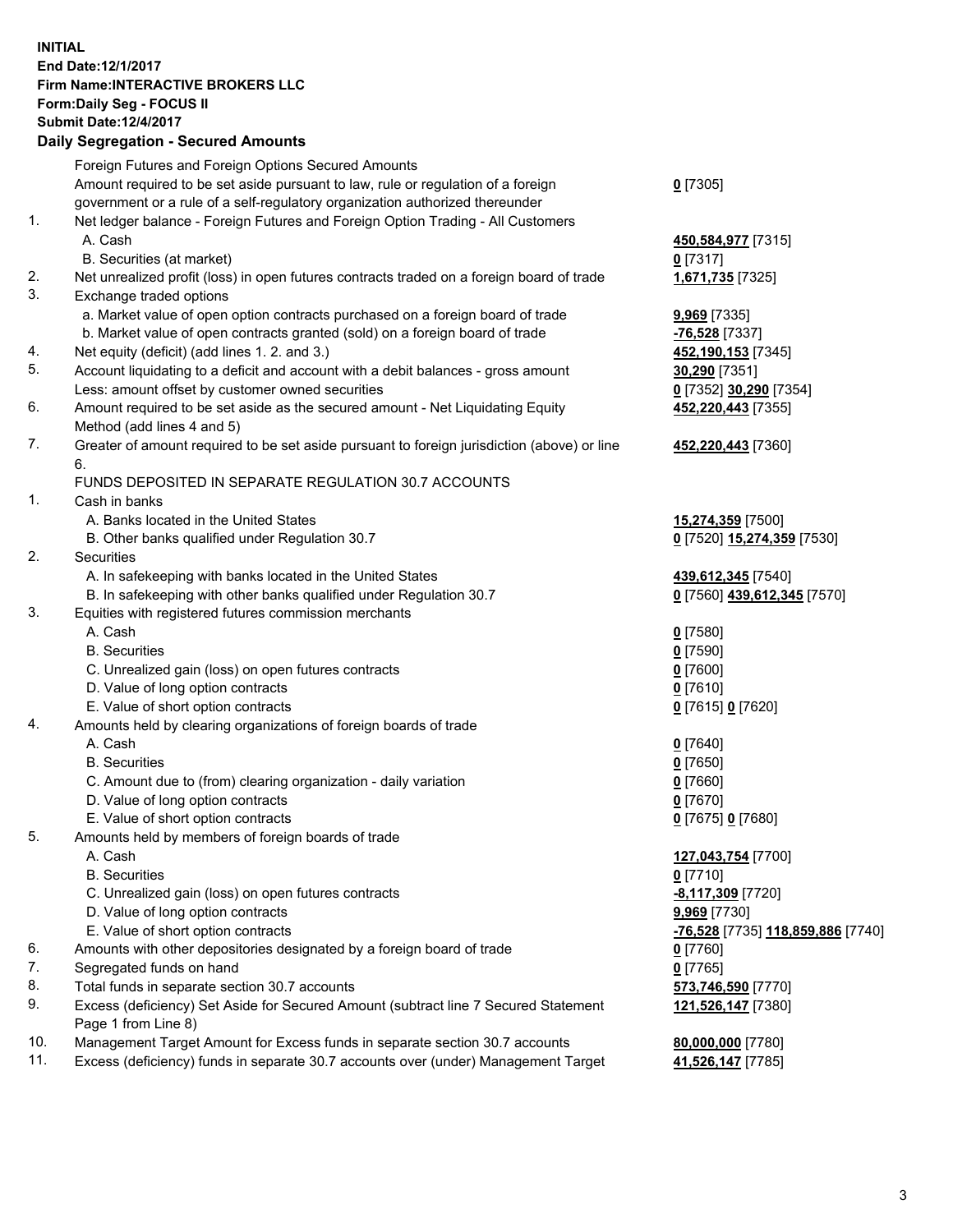**INITIAL End Date:12/1/2017 Firm Name:INTERACTIVE BROKERS LLC Form:Daily Seg - FOCUS II Submit Date:12/4/2017 Daily Segregation - Segregation Statement** SEGREGATION REQUIREMENTS(Section 4d(2) of the CEAct) 1. Net ledger balance A. Cash **4,613,829,703** [7010] B. Securities (at market) **0** [7020] 2. Net unrealized profit (loss) in open futures contracts traded on a contract market **-153,388,124** [7030] 3. Exchange traded options A. Add market value of open option contracts purchased on a contract market **145,775,699** [7032] B. Deduct market value of open option contracts granted (sold) on a contract market **-285,196,552** [7033] 4. Net equity (deficit) (add lines 1, 2 and 3) **4,321,020,726** [7040] 5. Accounts liquidating to a deficit and accounts with debit balances - gross amount **278,829** [7045] Less: amount offset by customer securities **0** [7047] **278,829** [7050] 6. Amount required to be segregated (add lines 4 and 5) **4,321,299,555** [7060] FUNDS IN SEGREGATED ACCOUNTS 7. Deposited in segregated funds bank accounts A. Cash **653,877,157** [7070] B. Securities representing investments of customers' funds (at market) **2,744,928,745** [7080] C. Securities held for particular customers or option customers in lieu of cash (at market) **0** [7090] 8. Margins on deposit with derivatives clearing organizations of contract markets A. Cash **23,958,285** [7100] B. Securities representing investments of customers' funds (at market) **1,335,145,055** [7110] C. Securities held for particular customers or option customers in lieu of cash (at market) **0** [7120] 9. Net settlement from (to) derivatives clearing organizations of contract markets **-38,745,404** [7130] 10. Exchange traded options A. Value of open long option contracts **145,754,872** [7132] B. Value of open short option contracts **-285,175,490** [7133] 11. Net equities with other FCMs A. Net liquidating equity **0** [7140] B. Securities representing investments of customers' funds (at market) **0** [7160] C. Securities held for particular customers or option customers in lieu of cash (at market) **0** [7170] 12. Segregated funds on hand **0** [7150] 13. Total amount in segregation (add lines 7 through 12) **4,579,743,220** [7180] 14. Excess (deficiency) funds in segregation (subtract line 6 from line 13) **258,443,665** [7190] 15. Management Target Amount for Excess funds in segregation **155,000,000** [7194]

16. Excess (deficiency) funds in segregation over (under) Management Target Amount Excess

**103,443,665** [7198]